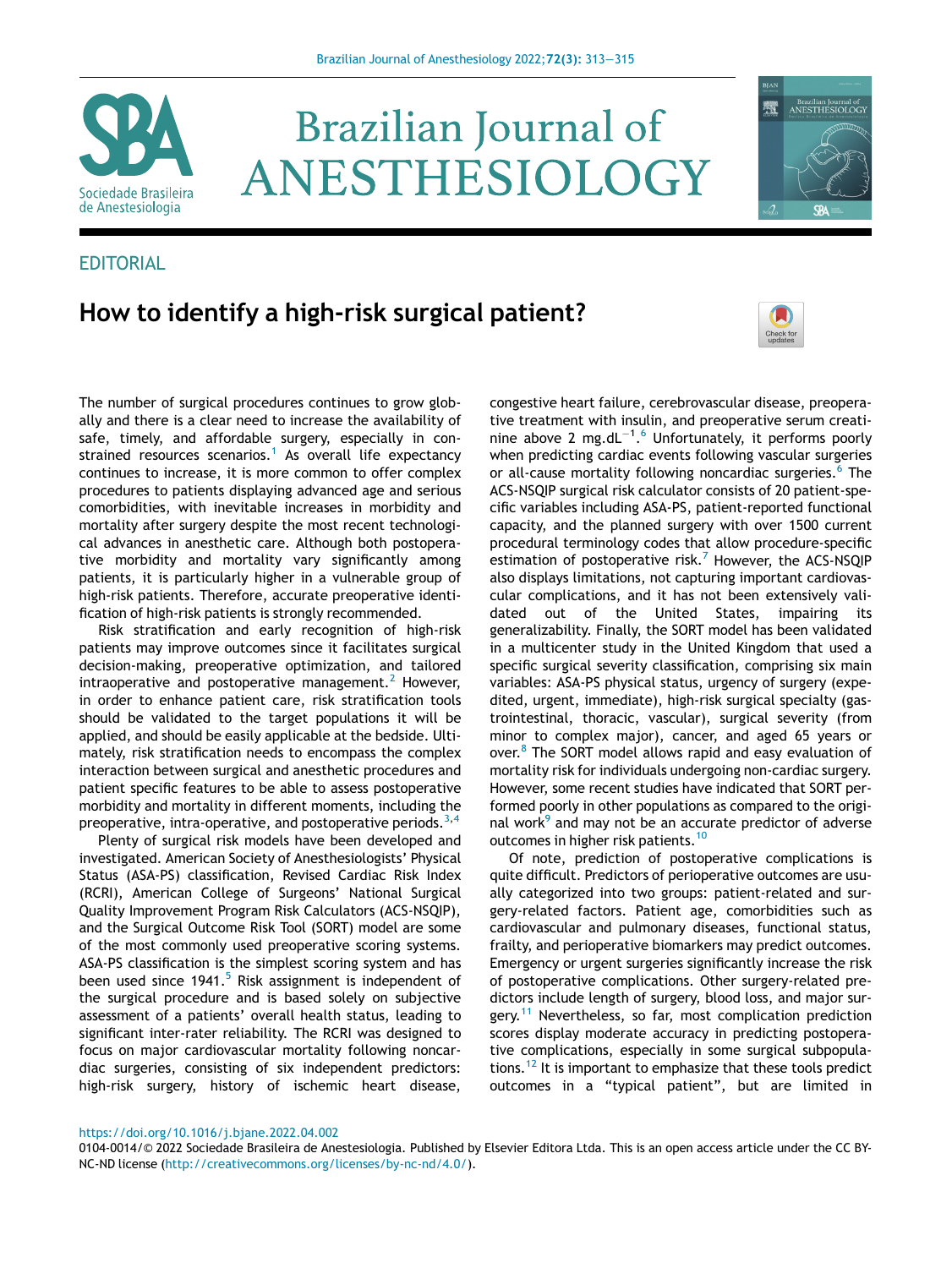accurately predicting risk for an individual patient as specific factors related to the patient and the surgery must be considered. Alternatively, subspecialty prediction models may be more accurate for high-risk patients and new risk models addressing individual high-risk groups are in constant development and validation. At the end of the day, the ultimate goal of any prediction tool is providing adequate and clear information to patients and clinicians in order to preemptively discuss management options, rescue strategies, and, in a more extreme scenario, end-of-life decisions.

As demonstrated, several assessment tools have been implemented to identify high-risk surgical patients. However, most of these models have been developed and validated in high income countries. The feasibility of reliable risk assessment is particularly important when resources are limited, especially in low- and middle-income countries (LMICs) where primary care is insufficient and advanced conditions of diseases compound the surgical scenario. Therefore, prospective validation is warranted across different geopolitical sectors to test the external validity of those scores. Brazil, as well as most countries in Latin America, present huge disparities in terms of healthcare access and medical available resources to assist surgical patients, factors that may significantly impact in poorer outcomes for individual patients undergoing surgery.<sup>1</sup>

In this context, Gutierrez et al.,  $^{14}$  $^{14}$  $^{14}$  using a large Brazilian surgical cohort, have developed and investigated a multivariable logistic regression model, which predicts in-hospital mortality (the Ex-Care risk model). In this risk model, patient and perioperative predictors were considered, and its performance was compared to well-known surgical risk tools, namely the Charlson comorbidity index (CCI), the RCRI, and the SORT risk model. The Ex-Care risk model was very efficient at identifying high-risk surgical patients, displaying superior accuracy than the RCRI and similar performance as compared to the CCI and SORT models. Although these findings are promising, the new surgical risk model needs to be further investigated in multicenter studies, requiring an assessment of its accuracy in other national and international institutions.

For all the reasons above, in this issue of the Brazilian Journal of Anesthesiology we invite readers to access several interesting studies providing new insights into the stratification and management of high-risk surgical patients. These studies have addressed a myriad of topics related to high-risk surgery, from measures to detect patients at higher risk for complications to strategies focused on providing enhanced perioperative care in high-risk surgical patients.<sup>15-22</sup>

Among these studies, it is tempting to highlight the multicenter study protocol described by Passos et al.,  $15$  proposing a large national investigation of the Ex-Care model as a new and valid risk tool for the Brazilian surgical population. This is a retrospective, multicenter, cohort study which aims to build a national preoperative risk model based on Ex-Care model of probability of death within 30 days after surgery. In-hospital mortality within 30 days after surgery will be the primary outcome. Importantly, to date, there is no surgical risk model developed for the Brazilian population. Therefore, the Ex-Care model may be a helpful tool to accurately stratify the risk of death after surgery in Brazil, supporting professionals involved in perioperative care to identify high-risk surgical patients and to better plan therapeutic strategies.

Morbidity and mortality for high-risk surgical patients are often high, especially in low-resource settings. The development of several risk calculators has enhanced our ability to comprehensively quantify the risk of adverse postoperative events, especially surgery-related mortality. The association of these tools with new perioperative biomarkers, frailty scores, and a more comprehensive assessment of functional status may further refine our ability to detect high-risk surgical patients. As knowledge continues to grow in this area, new research should focus on the implementation of mitigation strategies to reduce adverse events after surgery. For those patients who are identified as having increased surgical risk, perioperative strategies to mitigate risk may need a whole new surgical model associated with an enhanced perioperative care with the potential to reduce preventable deaths and the risk of postoperative major adverse cardiac events. These strategies might include timing of surgery after cardiac events or interventions, an improved perioperative management of ischemic or valvular heart disease, hypertension, arrhythmia, and heart failure.<sup>[23](#page-2-15)</sup> Additionally, postoperative comprehensive monitoring should be performed at least in the first 48 hours after surgery in order to detect adverse events and implement early rescue strategies. This postoperative enhanced care pathway for highrisk surgical patients, or in other words, a "high-risk surgical bundle" with a patient-centered decision-making, may significantly improve the patient's experience and outcomes through the surgical process for patients at higher risk of adverse events. $^{24}$  $^{24}$  $^{24}$  In this context, a recent before-and-after cohort study with a clinical pathway based on enhanced surveillance for high-risk surgical patients has demonstrated a significant reduction of in-hospital mortality. $^{24}$  $^{24}$  $^{24}$  Particularly in this study, the "high-risk surgical bundle" has included six main elements, such as risk identification and communication, adoption of a high-risk post anesthesia care unit discharge checklist, prompt nursing admission to ward, intensification of vital signs monitoring, perioperative troponin measurement, and prompt access to medical support if required.<sup>[24](#page-2-16)</sup> New research is still warranted to further evaluate which strategies designed to enhance perioperative care can actually reduce morbidity and mortality in high-risk surgical subpopulations.

In summary, the high-risk surgical patient is a growing challenge to the modern anesthetic care. Perioperative risk stratification is currently a fundamental principle of an adequate care for surgical patients. The surgical risk should be predicted for every patient in the preoperative period, and risk models are valuable clinical tools for shared decisionmaking and the development of individualized care plans. Methods for stratifying individual risk include assessment tools, measures of functional capacity and biomarker assays. They have the potential to contribute to the delivery of a high quality and up-to-date anesthetic and perioperative care. Notably, the development and application of robust tools to properly identify high-risk patients is essential to ground future intervention studies toward improved outcomes for all surgical patients.

## Conflicts of interest

The authors declare no conflicts of interest.